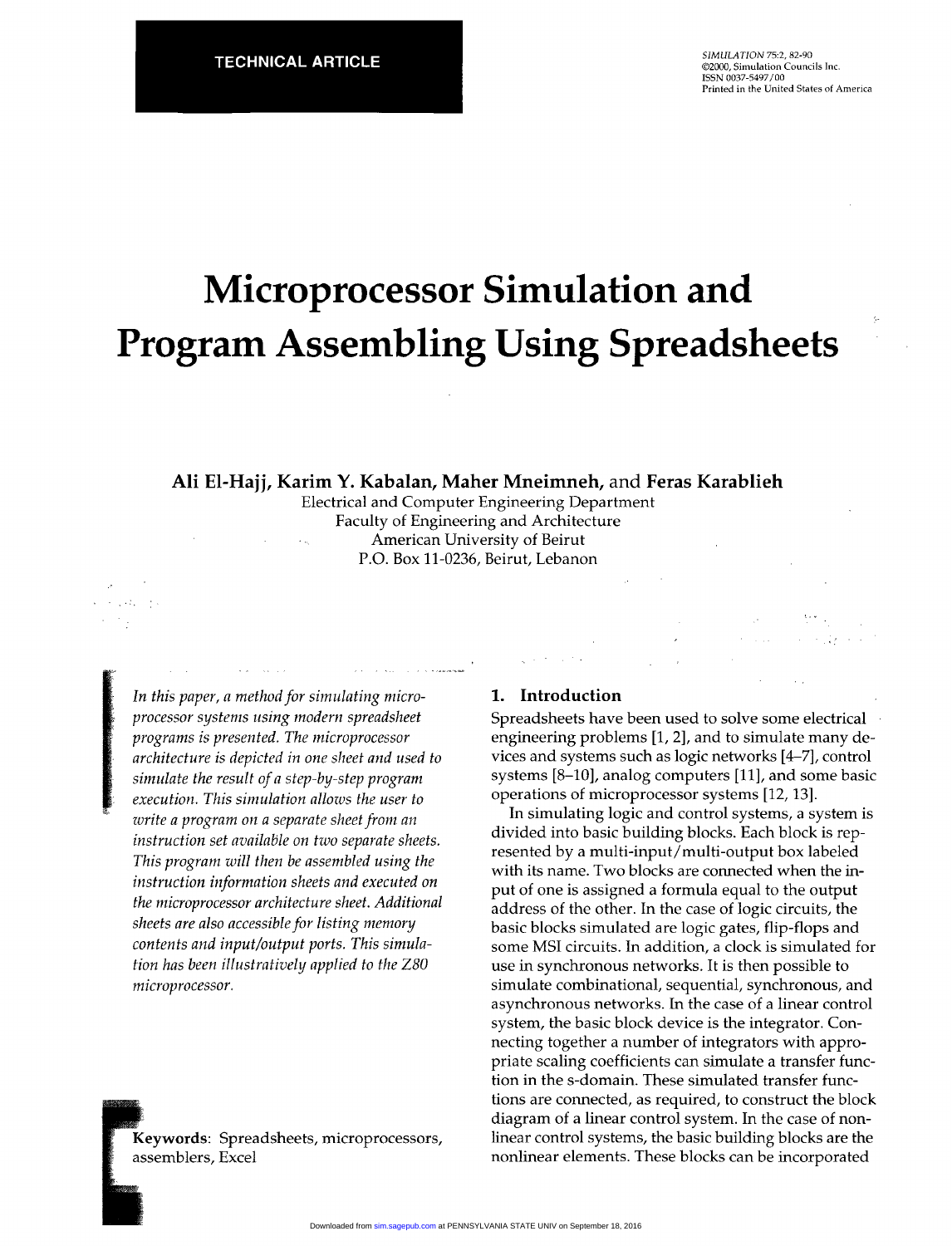in a large control system and the response of this system to any input can be obtained. In the case of sampled data control systems, the delay  $z^{-1}$  forms the basic block. Connections using a number of  $z^{-1}$  blocks allow the representation of any transfer function or control system described in the z domain.

The same simulation method is used to simulate a one-bit microprocessor (Motorola 14500) [12]. This microprocessor was represented as a box showing its inputs and outputs. Formulas are used to calculate the outputs as functions of the data and control inputs. A different approach was also used in [13] to simulate a simple ALU with limited memory, registers, and instruction sets.

This paper presents an improved method for microprocessor simulation using the Excel<sup>TM</sup> 97 spreadsheet program. This improved method makes use of many advanced features available in this program. It adds many advantages to the previous method, making it more attractive in an educational environment and for spreadsheet users. In addition to the flexibility and availability of the spreadsheet programs, this method has the following characteristics:

- 1. Writing an assembly program is done on a separate sheet, making use of the spreadsheet editing facilities.
- 2. A program can be assembled. The resulting code is stored on a separate sheet that can be examined by the user.
- 3. It allows a step-by-step execution of a program showing how register contents and flags change after every instruction.
- 4. A code can be directly loaded into memory for execution.

This method has many advantages when compared to existing software development tools that allow a user to write an assembly language source code, assemble the source code to machine code, and debug the resulting file. Some of these advantages are:

- 1. The method makes use of spreadsheets that are basic software packages widely available. It inherits from spreadsheets many of their characteristics, such as low cost, simplicity, and flexibility.
- 2. It is possible for the user to define her/his own microprocessor and assembly language. This is particularly suitable for educational purposes where simple microprocessors may be used at an introductory level. It is also suitable for users who have no immediate access to assemblers for some machine languages.
- 3. It employs an improved interface that allows a user to navigate between the source code, the machine code, the instruction set, and the runtime environment, as simple as navigating between adjacent worksheets.

To illustrate this method, the simulation tools are introduced in Section 2, the program assembling is presented in Section 3, and the program execution is outlined in Section 4. The method is discussed in Section 5, and concluding remarks are given in Section 6. The Z80 microprocessor [14] is used for illustration as having small instructions bit-size, a wide range of instruction sets, and many different addressing modes. The method is also applicable to the Pentium microprocessor and to other types of microprocessors [15].

# 2. The Simulation Tools

In order to make the simulation possible, many spreadsheet features are used. Some of these features are:

- 1. The Binary and Hexadecimal operations: These operations allow the conversion between decimal, hexadecimal, binary, and octal representations of numbers. When used, arithmetic integer operation can be applied on hexadecimal operands by converting these operands to decimals, applying the operation, and converting the result back to hexadecimal. This method is used in calculating addresses of instructions in the case when the address of an instruction is equal to the size of the previous instruction that is added to its address.
- 2. String operations: These operations, when used, allow the user to concatenate code, to extract parts of some code, or to do other tasks. For example, in some cases an instruction code is obtained by concatenating the operation code with the operand values.
- 3. Lookup functions: These functions are used in assembling or executing a program. In assembling a program, an instruction code is obtained by a lookup in a table that contains all instruction mnemonics and their corresponding codes. In executing an instruction, a register value is calculated by a lookup in a table that contains all instructions and the registers that are affected by the required operation to get their new values.
- 4. Macros: Most of the simulation is done using the tools described above. In a few cases, a set of tasks must be automated and some codes must be written using macros. In order to minimize the programming effort, a macro that partially or completely performs a certain task is first recorded. The macro code is then edited by eliminating unnecessary code that is often added by the macro recorder, or by adding more code that completes a certain task.

In order to make the simulation easy to use, different information is stored in different workbook sheets. Some of these workbooks are used in the assembling process of a program, with the others being used during the execution process. In assembling a program, three sheets are used: The Program sheet, the Instruction Set sheet, and the Code sheet. The Program sheet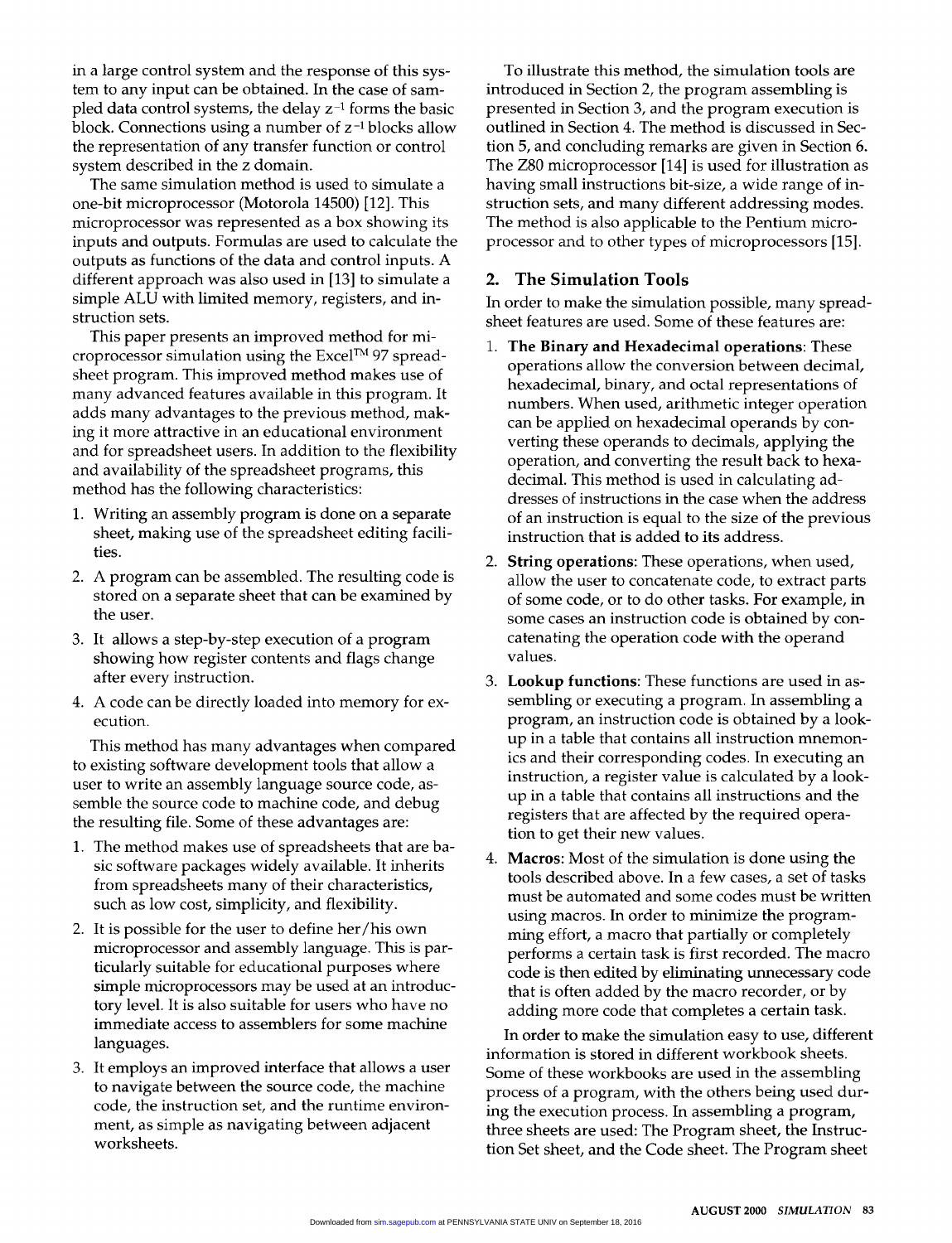is used to input a program, the Instruction Set sheet is used to store all instructions and their code, and the Code sheet is used to store the executable form of a program. The assembling process reads the program in the Program sheet and uses information from the Instruction Set sheet to produce the executable form in the Code sheet. This assembling process will be described in detail in Section 3. In executing a program, the Code sheet is used as the input to the execution process. This process makes use of two additional sheets: The Instruction Operation sheet and the Architecture sheet. The Instruction Operation sheet is used to store all instructions, the registers, and the flags affected, along with the required operation to get their new values. The Architecture sheet shows all registers with their contents. The execution process executes an instruction by looking at its operation in the Instruction Operation sheet and updating the affected registers in the Architecture sheet. This execution process will be described in detail in Section 4.

## 3. Program Assembling

 $\sim$   $\pm$ 

Assembler design techniques using a high-level programming language are discussed in many textbooks [16]. In order to use these techniques in a spreadsheet environment, the assembler tables and outputs are stored in worksheets, and the assembler algorithms are modified to fit in the new environment and are implemented using functions and macros.

In assembling a program, three sheets are used: the Program sheet, the Instruction Set sheet, and the Code sheet. These sheets contain the following information:

- 1. The Instruction Set Description sheet (InstrSet): This sheet contains all microprocessor instructions and their codes as shown in Figure 1. It is prepared once for each type of microprocessor. The information is stored in different columns as follows:
	- a. Column C: Contains all instruction mnemonics.
	- b. Columns D and E: These two columns are used to calculate and store the operand values of the instruction that is currently assembled. As an example, consider the instruction LDA,n at cell C45. The operand n is obtained using a lookup at the corresponding instruction in the program currently in execution. This is done by writing at cell D45 the instruction:

=VLOOKUP("LDA??H";Program;5;FALSE)

In this instruction, "Program" is the name of the four cells in the row that contains the current instruction to assemble. In the case of the program in Figure 2, when Program consists of the instruction at row 6, the value of the calculated operand in Figure 1 is 24H.

c. Column F: This column is used to combine the instruction mnemonic with its operands by using the string concatenation spreadsheet operator. This leads to the concatenated instruction form used for lookup purposes. As an example, the concatenated form of the instruction LDA,24H is obtained by writing at cell F45 the formula:  $=$ "LDA"&D45.

|                 | С                       | D                 | Е                 |             | G                 | н           |       | K                       |                             |              | M              |
|-----------------|-------------------------|-------------------|-------------------|-------------|-------------------|-------------|-------|-------------------------|-----------------------------|--------------|----------------|
|                 |                         |                   |                   |             | InstructionSet    |             |       |                         |                             |              |                |
|                 |                         |                   |                   |             |                   |             |       |                         |                             | No. of       | No. of         |
|                 | Instruction             | Operand1 Operand2 |                   | Instruc     | <b>Byte1</b>      | $B$ yte $2$ | Byte3 | <b>Byte4 FullOpcode</b> |                             | <b>Bytes</b> | <b>Opcodes</b> |
| 34              | LD H.B                  |                   |                   | LDHB        | 01100000          |             |       | 01100000                |                             |              |                |
| $\overline{35}$ | LD H,C                  |                   |                   | LDHC        | 01100001          |             |       | 01100001                |                             |              |                |
| 36              | LD H,D                  |                   |                   | LDHD        | 01100010          |             |       | 01100010                |                             |              |                |
| $\frac{37}{38}$ | LD H,E                  |                   |                   | LDHE        | 01100011          |             |       | 01100011                |                             |              |                |
|                 | LD H,L                  |                   |                   | LDHL        | 01100101          |             |       | 01100101                |                             |              |                |
|                 | LD L,A                  |                   |                   | LDLA        | 01101111          |             |       | 01101111                |                             |              |                |
| $\overline{40}$ | LD L,B                  |                   |                   | LDLB        | 01101000          |             |       | 01101000                |                             |              |                |
| 41              | LD L,C                  |                   |                   | LDLC        | 01101001          |             |       | 01101001                |                             |              |                |
| 42              | LD L,D                  |                   |                   | LDLD        | 01101010          |             |       | 01101010                |                             |              |                |
| 43              | LD L.E                  |                   |                   | <b>LDLE</b> | 01101011          |             |       | 01101011                |                             |              |                |
|                 | 44 ILD L.H              |                   |                   | LDLH        | 01101100          |             |       | 01101100                |                             |              |                |
|                 | $45$ LD A <sub>,n</sub> | $I$ 24H           |                   | LDA24H      | 00111110 00100100 |             |       | 00111110                | <b>Series State Affects</b> |              |                |
| 46              | LDBn                    | #N/A              |                   | #N/A        | 00000110          | #N/A        |       | 00000110                |                             | 2            |                |
|                 | 47   LD C, n            | #N/A              |                   | #N/A        | 00001110          | #N/A        |       | 00001110                |                             | Э            |                |
| 48              | LD D n                  | #N/A              |                   | #N/A        | 00010110          | #N/A        |       | 00010110                |                             |              | щP             |
| $\frac{49}{50}$ | LD E.n                  | #N/A              |                   | #N/A        | 00011110          | #N/A        |       | 00011110                |                             |              |                |
|                 | LD H, n                 | #N/A              |                   | #N/A        | 00100110          | #N/A        |       | 00100110                |                             |              |                |
| $\overline{51}$ | ILD L.n                 | <b>HN/A</b>       | a en Morris affix | #N/A        | 00101110          | #N/A        |       | 00101110                |                             |              |                |
| 52              | LD A,(HL)               |                   |                   | LDA(HL)     | 01111110          |             |       | 01111110                |                             |              |                |
| 53              | LD B,(HL)               |                   |                   | LDB(HL)     | 01000110          |             |       | 01000110                |                             |              |                |
|                 | $54$ (LD C, (HL)        |                   |                   | LDC(HL)     | 01001110          |             |       | 101001110               |                             |              |                |

Figure 1. The Instruction Set description sheet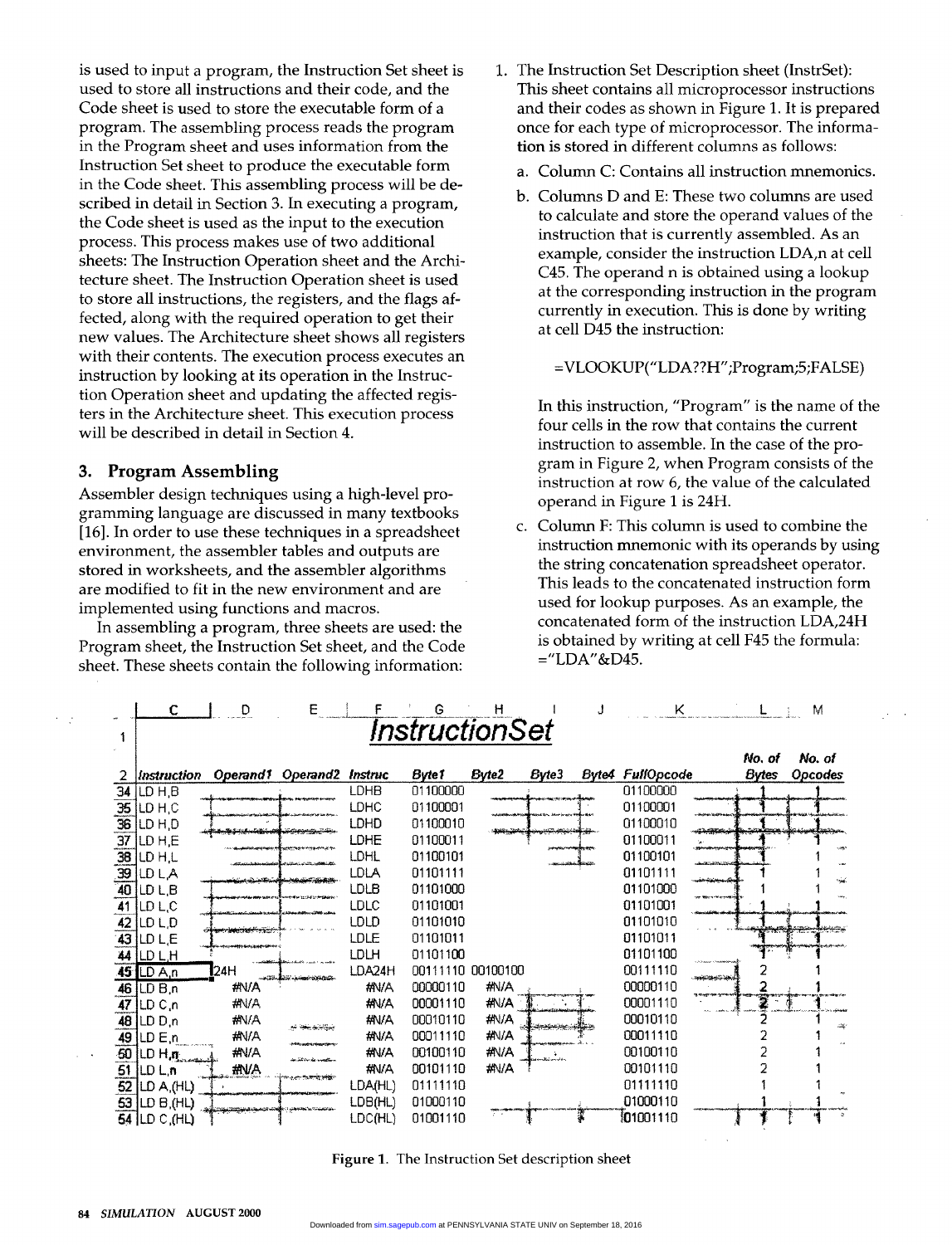d. Columns G to J are used to store, one byte per column, the binary instruction code. Column G contains the operation code obtained from the microprocessor instruction manual. The other columns contain operation codes or operands. The operands are sometimes calculated values using formulas. As an example, the operand of the instruction LDA,24H is calculated by writing at cell H45 the formula:

=HEX2BIN(MID(D45;1;LEN(D45)-1);8)

In this formula, the letter H is eliminated and the operand is converted to binary. For some instructions, the corresponding H cell contains a second operation code byte, and operand calculation starts at column I.

- e. Column K is used to calculate the total operation code (operands not included). This calculation uses the instruction format obtained from column M.
- f. Columns L and M are used to indicate the instruction format. The instruction length (operation code + operands) is stored in column L, and the operation code size is stored in column M. It follows that the instruction code calculated in column K uses the formula:

K2: =IF(M2>1;G2&H2;G2)

This formula is copied to the other cells in column K.

- 2. The Program sheet is shown in Figure 2. This sheet is used to enter programs in assembly language as follows:
	- a. Column B is used for labels.
- b. Column C is used for the instruction mnemonic.
- c. Columns D and E are used for the first and second operand.
- d. The mnemonic and the operands are concatenated to obtain the same form as in column F of InstrucSet sheet. The resulting concatenated instruction is stored in column A. This is done by writing in cell A4 the formula:

=C4&D4&E4

This formula is then copied to the other cells in column A. For convenience in the display and protection, column A is formatted as hidden.

e. Column F contains the relative memory instruction address. An address is obtained by adding the address of the previous instruction to the size of the current one. This size is obtained after a lookup at column M in sheet InstrSet. This is done by writing in cell F5 the formula:

## DEC2HEX(HEX2DEC(F4)+VLOOKUP (A4;InstrucRange;7;FALSE);4)

In this formula, InstrucRange is the name of the lookup area in sheet InstrSet. The addition of the hexadecimal values is done in this formula, as explained in the previous section. Addressing starts at memory address zero that is stored at cell F4. Column F is formatted as hidden for convenience in display and protection. To start at an address different from zero, column F is unhidden and the starting address is stored at cell F4. As an alternative, the directive ORG can be used, but the formula that calculates addresses becomes more complicated.



Figure 2. The Program sheet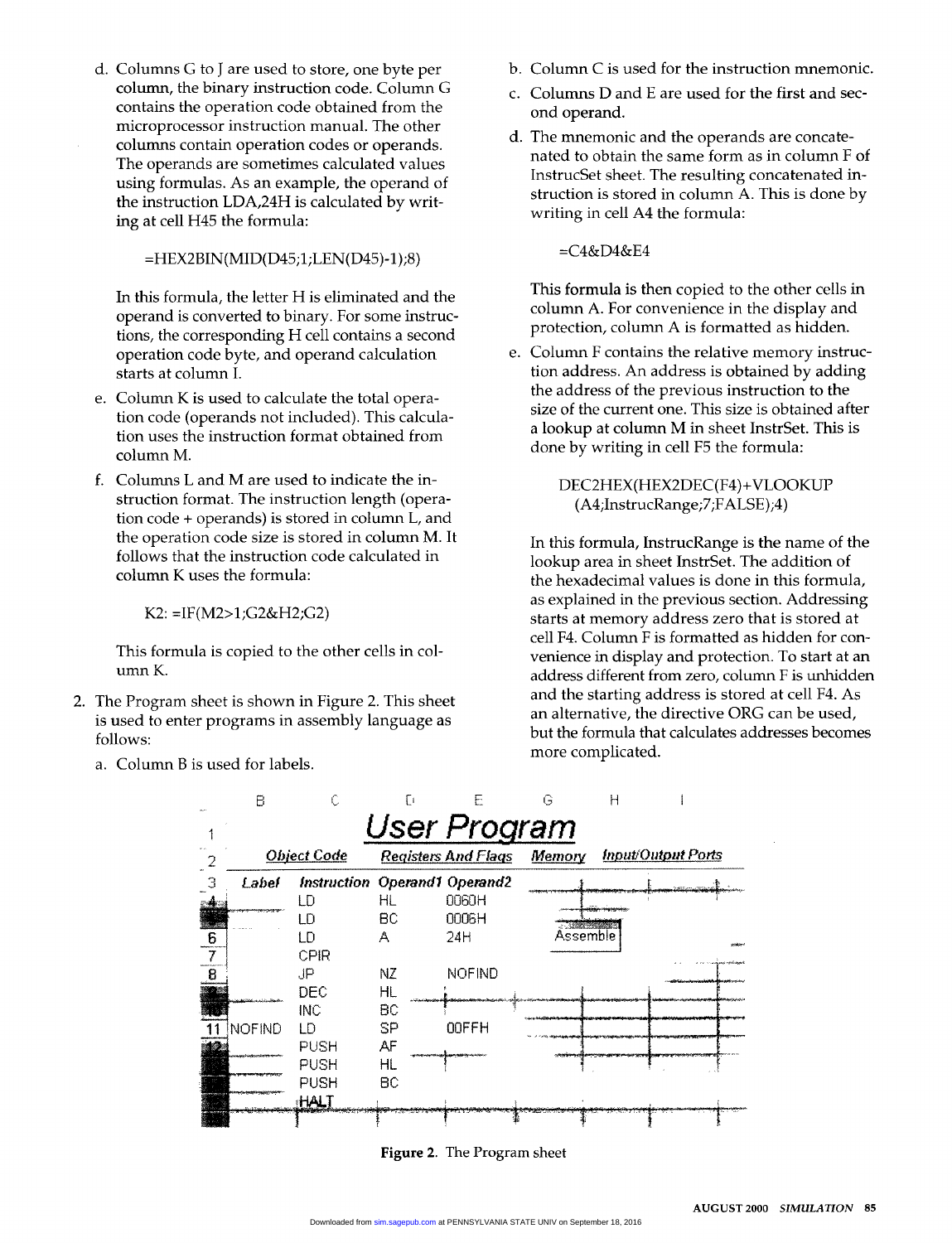- 3. The Code sheet: This sheet contains the executable code of the program written by the assembling pro cess. The content of this sheet is written at assembly time and used as input to the execution process. As shown in Figure 3, this sheet contains the following columns:
	- a. Column A for memory addresses.
	- b. Column B for the operation code.
	- c. Columns C and D for the operand values.

The assembling process reads the program in the Program sheet and uses information from the Instruction Set sheet to produce the executable form in the Code sheet. In order to assemble the program, two passes are needed.

In a first pass, and after necessary initializations, the following steps are done for each instruction:

- 1. The range containing the current instruction is named "Program."
- 2. The matching row in InstrSet is located.
- 3. The cells of the located rows in columns D, E, and F in InstrSet are calculated.
- 4. The address of the current instruction in column F in the program sheet is calculated, as indicated in Section 3, Item 2.e.

In a second pass over the program, the following steps are done for each instruction:

- 1. Labels used as operands are looked up in column B and replaced by their absolute or relative values obtained using column F. obtained using over the program, the following<br>ps are done for each instruction:<br>Labels used as operands are looked up in c<br>and replaced by their absolute or relative<br>obtained using column F.<br>The matching row in InstrSet i
- 2. The matching row in InstrSet is located.
- 3. The cells of the located rows in columns D, E, F, H, I, and J in InstrSet are calculated.
- 4. The current instruction code obtained by lookup at

columns G, H, I, and J in the Instruction sheet is stored in the Code sheet.

The actions in the two passes are automated in a macro that is attached to the button "Assemble" as shown in Figure 2. It is important to note that formulae are already written in Columns A and F of the Program sheet and columns D, F, H, I, and J in the InstrSet sheet. The assembling code only causes a spreadsheet calculation of the cells in these columns.

#### 4. Program Execution

The execution process uses the content of the code sheet as its input. It makes use of three additional sheets: The Instruction Operation sheet (InstOperation), the Architecture sheet, and the Memory sheet. These sheets contain the following information:

- 1. The Instruction Operation sheet: As shown in Fig ure 4, this sheet contains a description of instruction operations with affected registers and flags. This is accomplished by including all instructions, and the registers and the flags affected, with the operation required to obtain their new values. The execution process executes an instruction by looking at its entry in this sheet, and by updating in the Architecture sheet the affected registers and flags and in the Memory sheet the appropriate memory addresses. This sheet is organized as follows:
	- a. Column A: This column contains some intermediate calculations used by some instructions. It is formatted as hidden for convenience in the display.
	- b. Column B: Contains instructions mnemonics.
	- c. Column C: Contains instructions operation codes.
	- d. Columns D and E contain the operands. The operands are obtained using a lookup in the Code

 $\mathcal{A}=\mathcal{A}^{\dagger}$  .

|                 | А            | R                                                          |                    |          |        |       |
|-----------------|--------------|------------------------------------------------------------|--------------------|----------|--------|-------|
|                 |              |                                                            | <b>Object Code</b> |          |        |       |
|                 |              | User Program Registers And Flags Memory Input/Output Ports |                    |          |        |       |
| З               | Address      | Opcode<br><b>Women's Scores</b>                            | <b>Operands</b>    |          |        |       |
|                 | uuu          | NN 100001                                                  | ก11ทกกก            | nnnnnnn  |        |       |
| .5              | 0003         | 00000001                                                   | MMM111             | 00000000 |        |       |
| $\frac{1}{2}$ 6 | mnr          | በበ11111በ                                                   | 00100100           |          |        |       |
| $\overline{7}$  | nnna         | 1110110110110001                                           |                    |          |        |       |
| 8               | <b>NODA</b>  | 11000010                                                   |                    | 00000000 |        |       |
| 9               | nnnn         |                                                            |                    |          | ويتنقص |       |
| 10              | OODE         | 00000011                                                   |                    |          |        | ستنهج |
| 11              | mnF          | กก11กกก1                                                   |                    | mmmmm    |        |       |
| 12              | DN 12        | 11110101                                                   |                    |          |        |       |
| $\overline{13}$ | 0013         | 11100101                                                   |                    |          |        |       |
| 14              | $\bigcap 14$ | 11000101                                                   |                    |          |        |       |
| 15              | M15          | 01110110                                                   |                    |          |        |       |
| <b>d6</b>       |              |                                                            |                    |          |        |       |

Figure 3. The Code sheet

 $\alpha$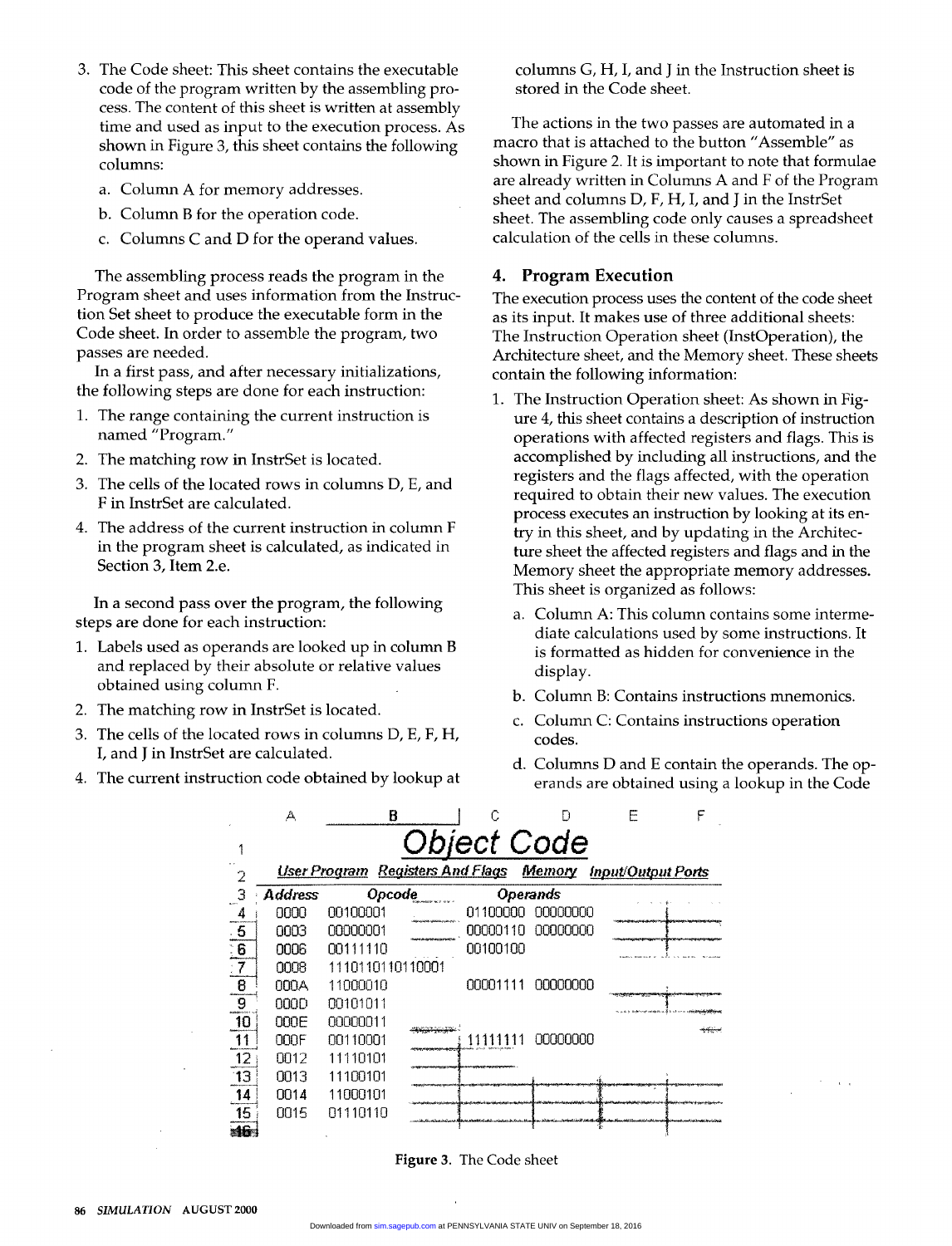sheet. For example, the operand of the instruction LDA,24H is obtained at cell D45 using the formula:

## =VLOOKUP(C45;Execute;2;FALSE)

In this instruction, Execute is the name of the four cells starting at column B in the row that contains the current instruction to execute. In the case of the program in Figure 3, when Execute consists of the instruction at row 6, the value of the calculated operand in Figure 4 is 00100100.

- e. Column F: Contains the register affected by the instruction. For example, the first register affected by the instruction LDA,24H is register A. Cell F45 is then loaded with the string expression regAl in which the variable regAl is the name of a cell located in the Architecture sheet and used to store the accumulator value.
- f. Column G contains the new value to store in the register affected and whose name is in the previous column. This value is calculated using different methods for different instructions. For example, the value loaded into register A by the instruction LDA,24H is obtained by writing at cell G45 using the formula: =D45.
- The information in columns F and G is repeated in successive columns since more than one register may be affected by an instruction. The Program Counter (PC) is treated as a register affected by all the instructions. In the case of the

instruction LDA,24H, Column H45 contains the string expression regPC indicating that the PC is affected. The new value of the PC is equal to its old value added to the size of the current instruction. This is done by writing in cell 145 the formula:

=DEC2HEX(HEX2DEC(regPC)+ VLOOKUP(C45;Fu11Opcode;2;FALSE);4)

In this formula, the size of the instruction in cell C45 is obtained by a lookup at a defined subrange called FullOpcode in the InstrSet sheet. The variable regPC is the name of the cell used to store the PC value located in the Architecture sheet. Since the PC is affected by all instructions, this formula is copied to many cells (jump instructions contain different formulas) in column I and cells in column H containing the regPC value. Additional columns are used to indicate that other registers, flags, memory locations, input/outputs, and interrupt devices have been affected.

2. The Architecture sheet: This sheet is shown in Fig ure 5. It shows the last executed instruction and the updated contents of all registers and flags. In the case of the Instruction LDA,24H, it is shown that the register A and the program counters are loaded with the right values. This sheet can be used to show the normal code execution or a step-by-step execution by clicking at the right button in the range

|     | B                   | C                               | Đ                   | F                    |         | G                     | Н     |                     |                          |
|-----|---------------------|---------------------------------|---------------------|----------------------|---------|-----------------------|-------|---------------------|--------------------------|
|     |                     |                                 |                     |                      |         | Instruction Operation |       |                     |                          |
|     | <b>Mnemonics</b>    | Opcode                          | Operand1            | Operand <sub>2</sub> | Reg1    | <b>Result1</b>        | Reg2  | Result <sub>2</sub> | Reg <sub>3</sub>         |
| 34  | LD H,B              | 01100000                        | والانتقاط فالمتحصحة |                      | regH1   | 00000000              | regPC | 0007                |                          |
| 35  | LD H.C              | 01100001                        |                     |                      | regH1   | 00000110              | regPC | 0007                |                          |
| 36  | LD H,D              | 01100010                        |                     |                      | regH1   | 00000000              | regPC | 0007                |                          |
| 37  | LD H <sub>I</sub> E | 01100011                        |                     |                      | regH1   | 00000000              | regPC | 0007                |                          |
|     | 38 LD H.L           | 01100101                        |                     |                      | regH1   | 01100000              | regPC | 0007                |                          |
| 39. | LD L.A              | 01101111                        |                     |                      | regL1   | 00100100              | regPC | 0007                |                          |
| 40. | $LD$ $L$ , $B$      | 01101000                        |                     |                      | regL1   | 00000000              | regPC | 0007                |                          |
| 41  | LD L,C              | 01101001                        |                     |                      | regL1   | 00000110              | regPC | 0007                |                          |
| 42  | LD L,D              | 01101010                        |                     |                      | 1. وها  | 00000000              | regPC | 0007                |                          |
| 43. | LD L,E              | 01101011                        |                     |                      | fregt.1 | 00000000              | regPC | 0007                |                          |
| 44  | LD L.H              | 01101100                        |                     |                      | regL1   | 00000000              | regPC | 0007                |                          |
|     | $45$ LD A,n         | 00111110                        | 00100100            |                      | regA1   | 00100100              | regPC | 0008                |                          |
|     | 46 LD B,n           | 00000110                        | #N/A                |                      | regB1   | #N/A                  | regPC | 0008                | <b>CONTRACTOR</b>        |
| 47  | LD C <sub>n</sub>   | 00001110                        | #N/A                |                      | regC1   | #N/A                  | regPC | 0008                |                          |
| 48. | $LD$ $D$ , $n$      | 00010110<br><b>MANAGE LOANS</b> | #N/A                |                      | regD1   | #N/A                  | regPC | 0008                |                          |
| 49  | LD E <sub>n</sub>   | 00011110                        | #N/A                |                      | regE1   | #N/A                  | regPC | 0008                |                          |
| 50  | LD H <sub>,n</sub>  | 00100110                        | #N/A                |                      | regH1   | #N/A                  | regPC | 0008                | a da babadan Kabupaten I |
| 51  | LD L, n             | 00101110                        | #N/A                |                      | regL1   | #N/A                  | regPC | 0008                |                          |
| 52  | LD A,(HL)           | 01111110                        |                     | <b>CONSUMING</b>     | regA1   | 00000000              | regPC | 0007                |                          |
| 53  | LD B,(HL)           | 01000110                        |                     |                      | regB1   | 00000000 regPC        |       | 0007                |                          |
|     | 54 LD C.(HL)        | 01001110                        |                     |                      | regC1   | 00000000 regPC        |       | 0007                |                          |

Figure 4. The Instruction Operation sheet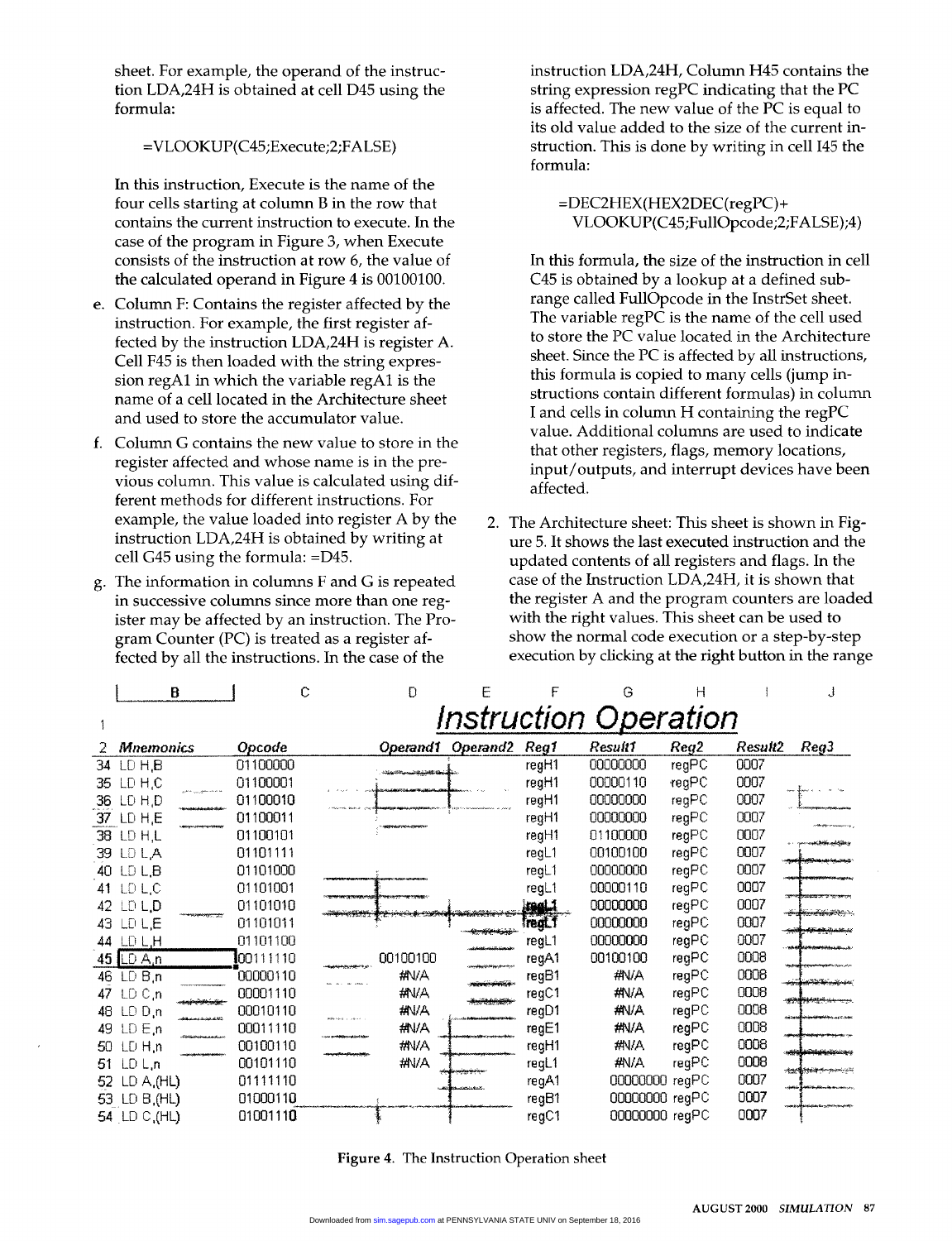J5:K10 on the sheet. Clicking the reset button is required before starting any program execution. The simulation is extended to support interrupts. The user during a step execution may signal an interrupt by inputting the value 1 at cell J19. This causes saving of the Program Counter and starting the execution of an interrupt handler whose location depends on the interrupt mode set by the program at cell J17. This requires that the program using cells J23 and K23 enables the interrupts. The interrupt acknowledgement is indicated using cell J21.

The execution process performs a single pass over the code in the Code sheet. For each instruction, the matching row in the Instruction operation sheet is located and calculated. The resulting values of the affected registers and flags are stored in their representative cells in the Architecture sheet. The next instruction to execute is obtained using the calculated value of the Program Counter. This allows the handling of all Jump instructions by an appropriate calculation of the next Program Counter value for each of these instructions and locating the next instruction to execute in the Code sheet. This execution process is done using a macro code.

The Memory sheet is shown in Figure 6 for the program of Figure 2 with code in Figure 3. In this sheet, every row is designed to contain 16 bytes. A memory address is obtained by masking the row address with the column address. The content of the Memory sheet is loaded at assembly time by a special macro. It is updated during execution when an instruction that affects memory is reached.

An Input/Output sheet is used in the case when input/output devices participate in a program. This sheet gives all input/output ports that are updated during execution. It is organized in a similar way to the Memory sheet.

#### 5. Discussion

The method presented has its advantages and limitations when compared with other methods for assembler design [16]. Its main advantage is in using spreadsheets

|                                                                                     | А                             | B<br>C                                               | D                      | Е             |                            |                  |                           | G                                |   | Н                          |        | 1.                       | Κ                |   |        |
|-------------------------------------------------------------------------------------|-------------------------------|------------------------------------------------------|------------------------|---------------|----------------------------|------------------|---------------------------|----------------------------------|---|----------------------------|--------|--------------------------|------------------|---|--------|
|                                                                                     |                               |                                                      |                        |               |                            |                  |                           |                                  |   | <b>Registers and Flags</b> |        |                          |                  |   |        |
| $\frac{2}{3}$                                                                       | <b>User Program</b>           |                                                      | <b>Object Code</b>     | <b>Memory</b> |                            |                  | <b>Input/Output Ports</b> |                                  |   |                            |        |                          |                  |   |        |
|                                                                                     |                               |                                                      |                        |               |                            |                  |                           |                                  |   |                            |        |                          |                  |   |        |
|                                                                                     |                               |                                                      |                        |               |                            | <b>Registers</b> |                           | А'                               |   | $\mathcal{F}$              |        |                          |                  |   |        |
| $\frac{4}{5}$<br>$\frac{6}{7}$                                                      | <b>Current</b><br>Instruction |                                                      | А<br>00100100 00000000 | F             |                            |                  |                           | 00000000 00000000                |   |                            |        | Reset                    |                  |   |        |
|                                                                                     | LD A, 24H                     |                                                      | $\boldsymbol{B}$       | $\mathbf C$   |                            |                  |                           | $B^{\prime}$                     |   | $\mathbf{C}'$              |        | <b>Step Execution</b>    |                  |   |        |
|                                                                                     |                               |                                                      | 00000000 00000110      |               |                            |                  |                           | 00000000 00000000                |   |                            |        |                          |                  |   |        |
| $\begin{array}{c}\n 8 \\  \hline\n 9 \\  \hline\n 11 \\  \hline\n 12\n \end{array}$ |                               |                                                      | D                      | Ε             |                            |                  |                           | D'                               |   | E'                         |        | Execute Program          |                  |   |        |
|                                                                                     |                               |                                                      | 00000000 00000000      |               |                            |                  |                           | 00000000 00000000                |   |                            |        |                          |                  |   |        |
|                                                                                     |                               |                                                      | $\boldsymbol{H}$       | L             |                            |                  |                           | $H^{\prime}$                     |   | $\mathcal{L}^*$            |        |                          |                  |   |        |
|                                                                                     |                               |                                                      | 00000000 01100000      |               |                            |                  |                           | 00000000 00000000<br>R           |   |                            |        |                          |                  |   |        |
| 13<br>14                                                                            | Flags <sup>19</sup> 5         | o                                                    |                        | 00000000      |                            |                  |                           | 00000000                         |   |                            |        |                          |                  |   |        |
| 15                                                                                  |                               | 0                                                    |                        |               |                            | IX.              |                           |                                  |   |                            |        |                          |                  |   |        |
| 16                                                                                  |                               | 0                                                    |                        |               |                            | 0000             |                           |                                  |   |                            |        |                          |                  |   |        |
| 17                                                                                  |                               | $\Box$                                               |                        |               |                            | $\pmb N$         |                           |                                  |   |                            |        | n                        |                  |   |        |
| 18                                                                                  |                               | $\overline{0}$                                       |                        |               |                            | 0000             |                           |                                  |   |                            |        | <b>INTER</b><br>$\Gamma$ |                  |   |        |
| 19                                                                                  |                               | $\overline{P/V}$<br>$\overline{0}$<br>$\overline{0}$ |                        |               |                            | SP<br>0000       |                           |                                  |   |                            |        | <b>INTACK</b>            |                  |   |        |
| $\overline{20}$                                                                     |                               | 0                                                    |                        |               |                            | PC               |                           |                                  |   |                            |        | $\Omega$                 |                  |   |        |
|                                                                                     |                               |                                                      |                        |               |                            | 0008             |                           |                                  |   |                            |        | IFF1                     | IFF <sub>2</sub> |   |        |
| $\frac{21}{22}$ $\frac{23}{24}$                                                     |                               |                                                      |                        |               |                            |                  |                           |                                  |   |                            |        | O.                       | Ω                |   |        |
|                                                                                     |                               |                                                      |                        |               |                            |                  |                           |                                  |   |                            |        |                          |                  |   |        |
|                                                                                     |                               |                                                      |                        |               |                            |                  |                           | Figure 5. The Architecture sheet |   |                            |        |                          |                  |   |        |
|                                                                                     |                               |                                                      |                        |               |                            |                  |                           |                                  |   |                            |        |                          |                  |   |        |
|                                                                                     | $\mathsf B$                   | $\mathbb C$                                          | $\mathsf D$            |               | E                          |                  | F                         | G                                |   | H                          |        |                          |                  | К |        |
|                                                                                     |                               |                                                      |                        |               |                            |                  |                           |                                  |   |                            | Memory |                          |                  |   |        |
|                                                                                     |                               |                                                      |                        |               |                            |                  |                           |                                  |   |                            |        |                          |                  |   |        |
|                                                                                     | <b>User Program</b>           |                                                      | <b>Object Code</b>     |               | <b>Registers And Flags</b> |                  |                           | <b>Input/Output Ports</b>        |   |                            |        |                          |                  |   |        |
|                                                                                     | 0                             | 1                                                    | $\overline{z}$         |               | 3                          |                  |                           | 5                                |   | 6                          |        | 8                        |                  | 9 | А      |
| 0000                                                                                | 00100001                      |                                                      |                        |               |                            |                  |                           |                                  |   |                            |        |                          |                  |   | 110000 |
| 0010                                                                                | 11111111                      | 00000000                                             | 11110101               |               |                            |                  |                           | 11100101 11000101 01110110       |   |                            |        |                          |                  |   |        |
| 0020                                                                                |                               |                                                      | 棗                      |               |                            |                  |                           | 3                                | Š |                            |        |                          |                  |   |        |
|                                                                                     |                               |                                                      |                        |               |                            |                  |                           | Figure 6. The Memory sheet       |   |                            |        |                          |                  |   |        |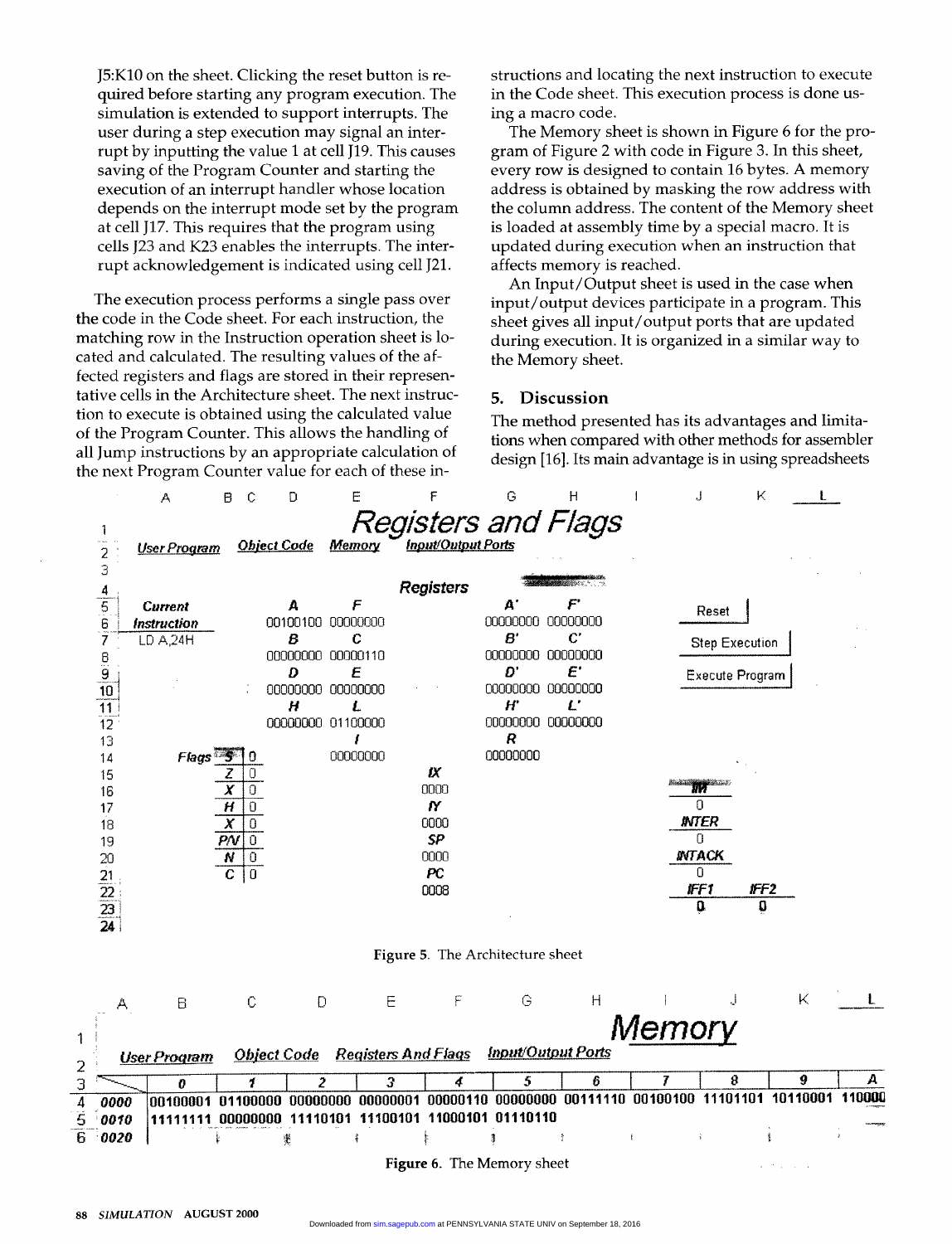that are widely available on most computers, and familiar to a large class of computer users. Due to our familiarity with spreadsheets, it was possible to develop such an application using macros and formulas. This approach reduces considerably the programming effort (Section 2) that is usually required to develop similar applications using a high-level programming language.

In order to illustrate this method, the Z80 microprocessor [14] was used for the following reasons:

- 1. Most Z80 microprocessor instructions are coded on 8 or 16 bits. Illustrating the method in this case is much easier than using other microprocessors with larger instructions sizes [14].
- 2. The Z80 microprocessor has a broad instruction set that can be classified into five main categories: data transfer, data processing, test and branch, input/ output, and control instructions.
- 3. The Z80 microprocessor supports many addressing modes: implied addressing, immediate addressing, absolute addressing, relative addressing, indexed addressing, and register indirect addressing.

More information about the Z80 microprocessor can be found in [14]. The same simulation method can be applied to more advanced microprocessors such as the Pentium [15]. This microprocessor has the same instruction categories as the Z80, in addition to the "Strings" category. It has some more advanced addressing modes such as based addressing and string addressing. This leads, in many cases, to more complicated instructions that are not found in the Z80. However, the same simulation method can be used for the Pentium since the additional complexity in the instructions affects mainly the spreadsheet formulas used in the implementation. On the other hand, this method does not show the timing characteristics of micropro cessors. It can only be used to write an assembly program and execute it.

In summary, this method is of low cost and is good for quick simulation when the user doesn't have the time or the means to write or access a sophisticated microprocessor simulation package. It is very useful for educational purposes where budgets and resources are sometimes limited, and lends itself to easy implementation in an undergraduate project. It provides introductory instructional tools allowing the definition of simplified microprocessors. It also permits the simulation of many microprocessors and the execution of programs using their own assembly languages. This feature makes the method different from many available software programs that assemble a program and generate code that runs only on one machine. The method is not suitable for studying timing and electronics microprocessors features.

#### 6. Conclusion

A method for microprocessor simulation using modern spreadsheet programs has been presented. This method uses many spreadsheet features such as formulas, macros, control buttons, and others. The method uses a basic software package familiar to a large class of computer users to perform a very complicated task with no need to write a sophisticated program or access a sophisticated package. It is also very useful for educational purposes since for each execution step of<br>the program, the contents of the registers and memory can be recorded, and input/output values can be easily read. This method has been illustrated using the Z80 microprocessor. This method is general and can be applied to simulate other microprocessors.

## 7. Acknowledgments

The authors are grateful to Professor P. Azoury for reviewing the manuscript and to Mr. K. Mazloum for his assistance.

#### 8. References

- [1] Huelsman, L.P. "Electrical Engineering Applications of Microcomputer Spreadsheet Analysis Programs." IEEE Transactions on Education, Vol. E-27, No. 2, pp 86-92, 1984.<br>[2] Rao, N.D. "Typical Applications of Microcomputer Spread-
- [2] Rao, N.D. "Typical Applications of Microcomputer Spread- sheets to Electrical Engineering Problems." IEEE Transactions on Education, Vol. E-27, No. 4, pp 237-242, 1984.
- [3] Saul, P.H. "The Spreadsheet as a High Level Mixed Mode Simulation Tool." Electronic Engineering, pp 49-55, 1991.
- [4] El-Hajj, A. and Kabalan, K.Y. "A Spreadsheet Simulation of Logic Networks." IEEE Transactions on Education, Vol. E-34, pp 43-46, 1991.
- [5] El-Hajj, A., Kabalan, K.Y and Yehia, M. "Simulation of a Class of Integrated Circuits Using Spreadsheets." IEE Proceedings-G, Vol. 139, No. 5, pp 607-610, 1992.
- [6] El-Hajj, A. and Hazim, M. "On Using Spreadsheets for Logic Networks Simulation." IEEE Transactions on Education, Vol. 41, No. 4, pp 311-319, 1998.
- [7] El-Hajj, A., Diab, H. and Hazim, M. "An Improved MSI Logic Circuits Simulation Method Using Spreadsheets." IASTED International Conference on Modeling and Simulation 1999, pp 491- 494, Philadelphia, 1999.
- [8] El-Hajj, A. and Kabalan, K.Y. "Time Domain Analysis of Linear Control Systems using Spreadsheets." IEEE Transactions on Education, Vol. 38, No. 4, pp 317-320, 1995.
- [9] Kabalan, K.Y., El-Hajj, A. and Smari, W. "Nonlinear and Sampled Data Control Systems Analysis Using Spreadsheets." IEE Proceedings-A, Vol. 143, No. 1, pp 52-56, 1996.
- [10] El-Hajj, A. "Functional Simulation Using Spreadsheets." SIM-ULATION, Vol. 73, No. 2, pp 80-90, August 1999.
- [11] Kabalan, K.Y., El-Hajj, A., Diab, H. and Fakhreddine, S. "Analog Computer Simulation Using Spreadsheets." SIMULATION, Vol. 68, No. 2, pp 101-106, 1997.
- [12] El-Hajj, A., Kabalan, K.Y. and Chehab, A. "A Microprocessor Simulation Using Spreadsheets." International Conference on Microelectronics, pp 284-287, Cairo, Egypt, 1991.
- [13] El-Hajj, A., Kabalan, K.Y. and Diab, H. "A Spreadsheet Educational Tool for Microprocessor Systems." Journal of Computer Applications in Engineering Education, Vol. 3, No. 3, pp 205- 211, 1995.
- [14] Zaks, R. Programming the Z80, Third Edition, Sybex, 1982.
- [15] Antonakos, J.L. The Pentium Microprocessor, Prentice-Hall International, 1997.
- [16] Beck, L.L. System Software, Third Edition, Addison Wesley, 1997.